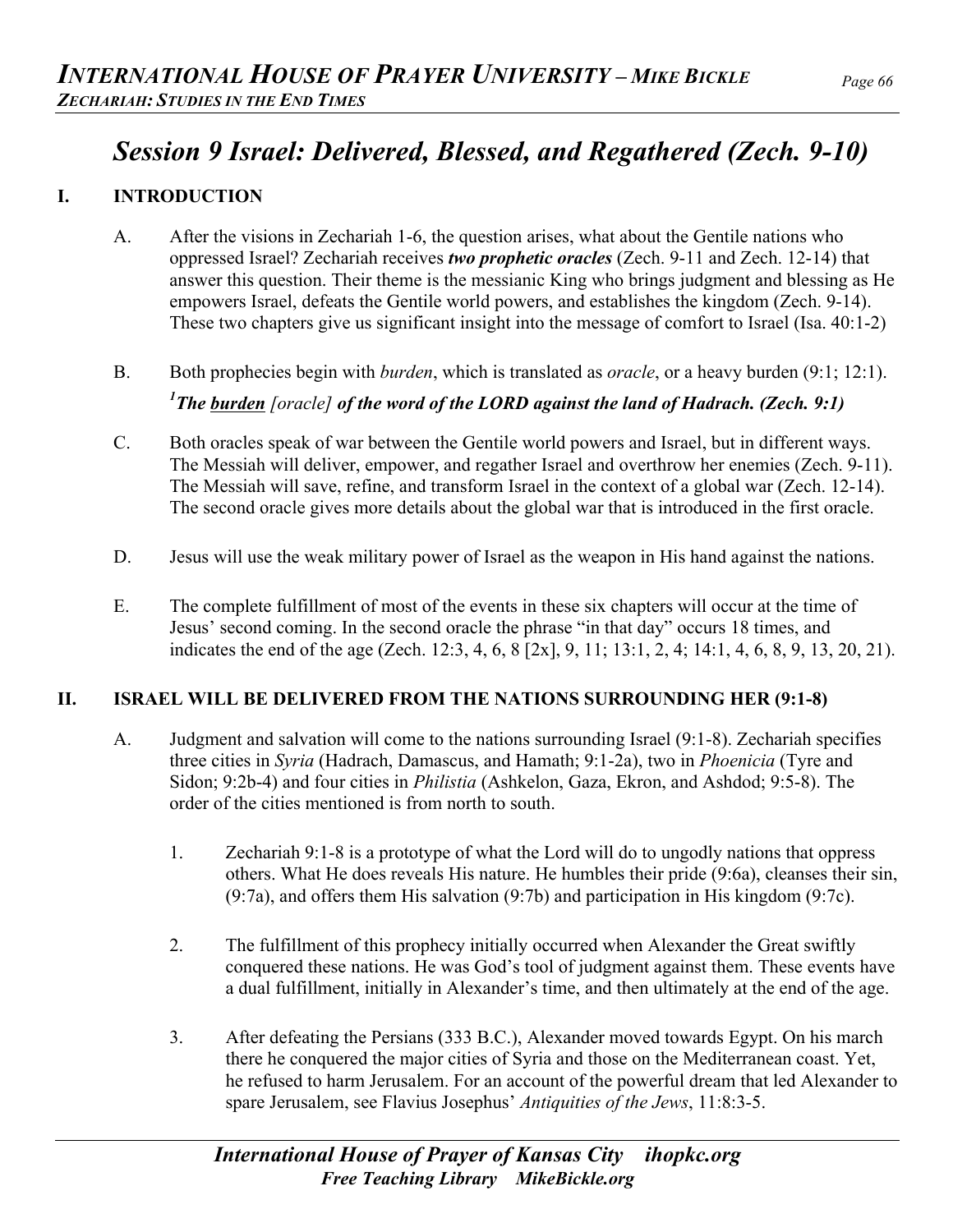B. Judgment came to Syria and Phoenicia (9:1-4) before the eyes of men (9:1) and God (9:8).

<sup>1</sup> The <u>burden</u> of the word of the LORD against the land of Hadrach, and <u>Damascus</u> its resting place (for the <u>eyes of men</u> and all the tribes of Israel are on the LORD); <sup>2</sup> also against Hamath, which borders on it, and against <u>Tyre</u> and <u>Sidon</u>, though they are very wise. <sup>3</sup> For Tyre built *herself a tower, heaped up silver like the dust, and gold like the mire of the streets. 4 Behold, the LORD will cast her out; He will destroy her power in the sea. (Zech. 9:1-4)* 

- 1. *Damascus:* The burden of this judgment prophecy fell first on the capital city of Syria. God's wrath "rested" there until it accomplished the Lord's full purpose. Hadrach and Hamath were Syrian cities near to Damascus.
- 2. *The eyes of men:* The eyes of men and all Israel looked to the Lord as He judged the cities of Syria using Alexander the Great as His instrument of wrath. The nations were filled with fear at seeing how quickly Alexander conquered each nation. They looked to the Lord in fear, especially knowing about Zechariah's prophetic words against them.
- 3. *Tyre and Sidon:* Tyre and Sidon were major cities of Phoenicia. Tyre built a fortress city on an island about one-half mile from the mainland, with walls 150 feet high that were so strong that the Assyrian king Shalmaneser besieged it for five years, and the Babylonian king Nebuchadnezzar for thirteen years. Both failed to capture it. Tyre mocked Alexander as she foolishly trusted in this fortified city and in her abundance of wealth for security. Alexander built a causeway from the mainland to the island city and quickly destroyed it.
- C. Judgment and salvation will come to Philistia (9:5-7). These four Philistine cities along the Mediterranean coast saw what happened to Tyre and were filled with fear and sorrow (9:5). The term *Palestine* comes from the ancient Philistines.

*5 Ashkelon shall see it and fear; Gaza also shall be very sorrowful; and Ekron…<sup>6</sup> A mixed race shall settle in Ashdod, and I will cut off the pride of the Philistines. <sup>7</sup> I will take away the blood from his mouth, and the abominations…But he who remains, even he shall be for our God, and shall be like a leader in Judah, and Ekron like a Jebusite. (Zech. 9:5-7)* 

- 1. *Take away the blood:* This spoke of idolatrous rituals that required that they drink blood and participate in other abominations. God's judgment cleansed this city from idolatry.
- 2. *Shall be for our God:* Some of Israel's fiercest enemies joined them in worshiping the God of Israel. Some became like the devout Jebusites in David's day (1 Chr. 21:18). Some even became leaders in the kingdom. This great wave of conversions is yet future.
- D. The Lord will camp around Israel with angels, especially in the end-time conflicts. This prophecy will not be completely fulfilled until Jesus returns, when "no more" shall an oppressor pass through Israel. The Lord will watch over Israel even as "the army" of the Antichrist passes by.

*8 I will camp around My house because of the army, because of him who passes by…No more shall an oppressor pass through them, for now I have seen with My eyes. (Zech. 9:8)*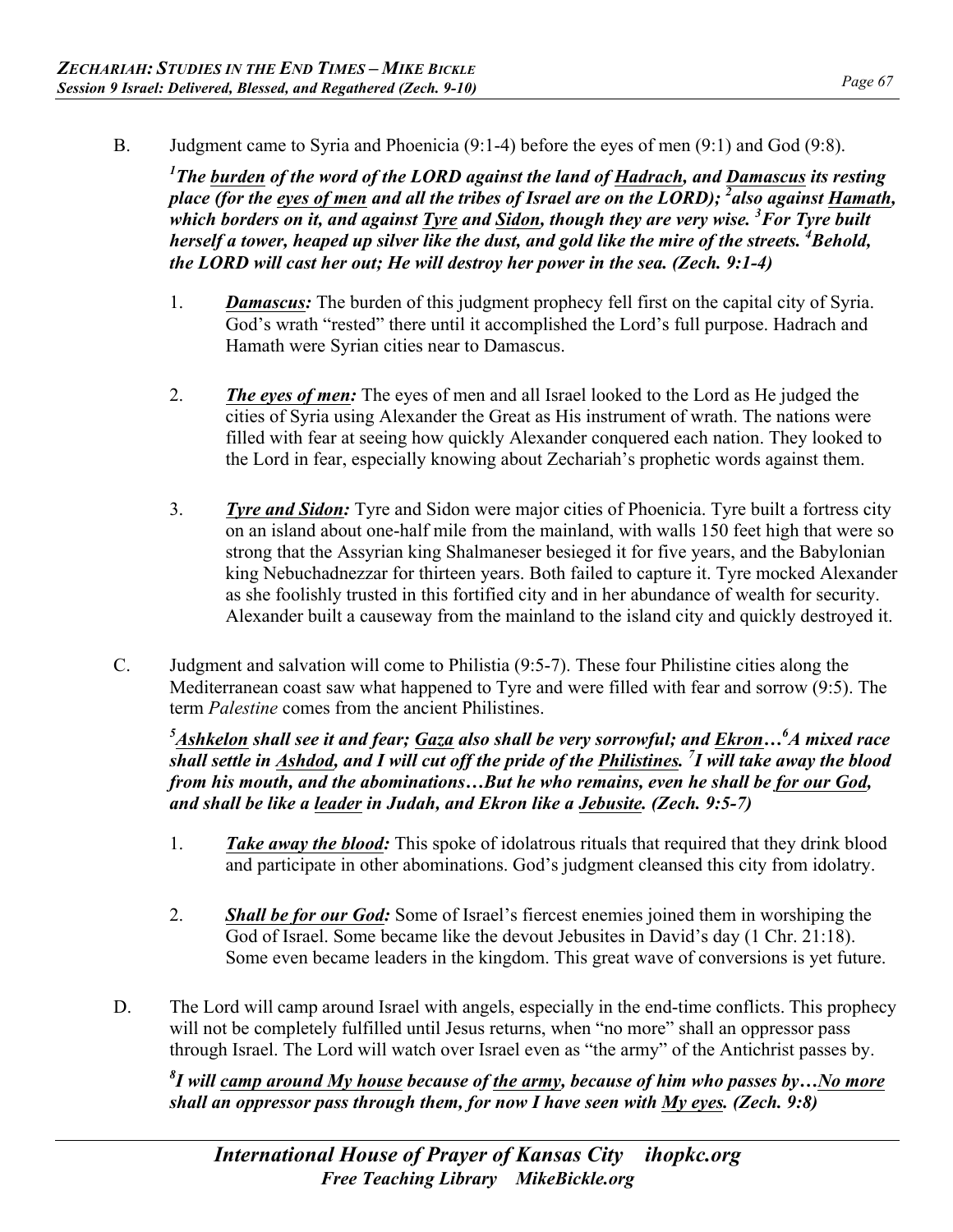### **III. THE COMING OF ZION'S KING (9:9-10)**

A. The Israelites in Zechariah's day were to rejoice because their King was surely coming (9:9-10).

*9 "Rejoice greatly…O daughter of Jerusalem! Behold, your King is coming to you; He is just and having salvation, lowly and riding on a donkey…10I will cut off the chariot from Ephraim*  and the horse from Jerusalem; the battle bow shall be cut off. He shall speak peace to the *nations; His dominion shall be…from the River to the ends of the earth. (Zech. 9:9-10)* 

B. *Your King is coming:* Israel's Messiah was to come first on a donkey in humility (9:9). Daniel spoke of the Messiah as the Son of Man coming with the clouds to rule all nations (Dan. 7:14). How could the Messiah come both as the Son of Man on the clouds and on a donkey?

*13One like the Son of Man coming with the clouds of heaven…14to Him was given dominion… (Dan. 7:13-14)* 

- 1. Verse 9 was fulfilled at Jesus' first coming by Jesus' triumphal entry into Jerusalem on Palm Sunday (Mt. 25:5; Jn 12:15). Verse 10 will be fulfilled at Jesus' second coming.
- 2. Many applauded when they saw Jesus riding into Jerusalem on a donkey. They probably assumed that Jesus would soon free them from Roman oppression. They misunderstood that He came first to die, and would come later to liberate them as a king riding a white horse. Many people wanted a freedom fighter, not a redeemer and spiritual reformer!
- 3. *Having salvation:* This speaks of deliverance spiritually, politically, physically, etc.
- 4. *He is just:* Jesus is perfectly just in all His motives, plans, and actions.
- 5. *He is lowly:* The only character trait that Jesus proclaimed about Himself was that He was lowly in heart (Mt. 11:29). Humility is part of His eternal nature. He has existed eternally with a servant's heart. He will forever be the greatest servant with the most humility. Jesus showed us who He is in His core identity when He took a towel to wash dirty feet (Jn. 13). Only the meek will inherit the eternal leadership of the earth (Mt. 5:5).

## *29Learn from Me for I am gentle and lowly in heart [humble]. (Mt. 11:29)*

6. Jesus will take over the nations *only* on the basis of humility (Ps. 45:4). Everything that He does in His leadership is done from humility and to produce humility in others.

#### *4 In your majesty ride forth victoriously in behalf of truth, humility and righteousness. (Ps. 45:4, NIV)*

- C. *I will cut off the chariot:* Jesus will cause all war to cease when He returns (Isa. 2:4; 9:5-7).
- D. *His dominion:* His dominion will go from the Euphrates River to the ends of the earth, i.e., it will cover all the earth. All the kings of the earth will worship and obey Him in the Millennium (Ps. 72:11; 102:15; 138:4; 148:11; Mal. 1:11; Rev. 15:4).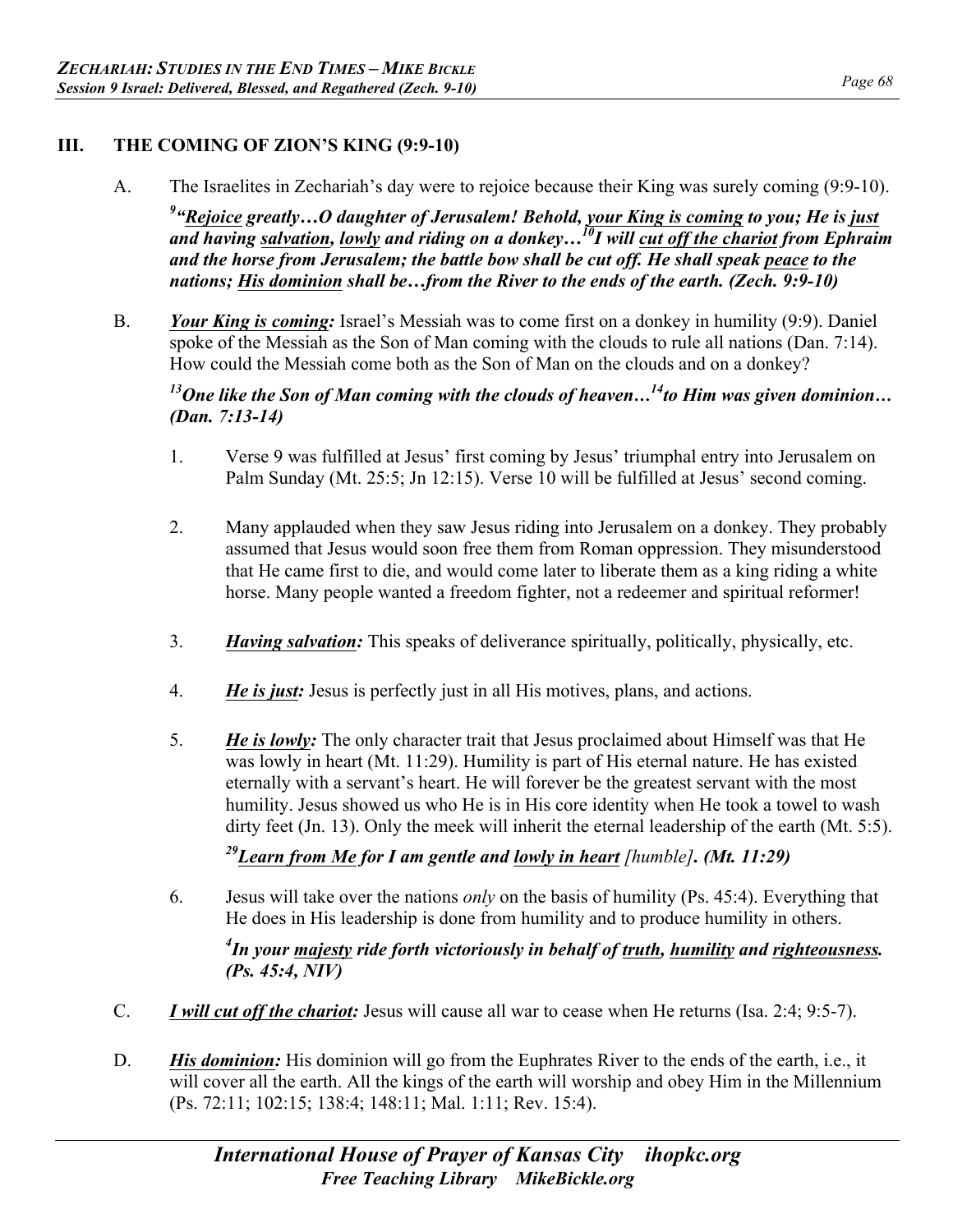#### **IV. THE KING COMES TO JERUSALEM: JESUS' GLORIOUS RETURN (9:11-17)**

A. When Jesus returns He will liberate, empower, defend, and save Israel (9:11-17). He will destroy the Antichrist armies surrounding Jerusalem and liberate Jewish prisoners (12:2-3; 14:2; Joel 3:2, 12). He will empower the Israeli army as His agents for this *before* He returns (10:3-7; 12:5-8).

 $11a$ <sup>41</sup> As for you also, because of the blood of your covenant, I will set your prisoners free from the *waterless pit. 12Return to the stronghold, you prisoners of hope…I will restore double to you. 13I have bent Judah, My bow, fitted the bow with Ephraim, and raised up your sons, O Zion, against your sons, O Greece, and made you like the sword of a mighty man." (Zech. 9:11-13)* 

- 1. *I will set your prisoners free:* The Lord will set prisoners free from the waterless pit, which is a dry well, like Joseph and Jeremiah were thrown into (Gen. 37:24; Jer. 38:6-9). They were grateful that there was no water in it or they would have drowned.
- 2. *Prisoners of hope:* The remnant of Israel today are "prisoners of hope," as they set their hope on God. Zechariah 9:12 is the only place in the OT where the article is included with the word *hope*—as in *"the hope" of Israel*, to which Paul refers (Acts 26:6; 28:20).
- 3. *Blood of your covenant:* The Lord delivers us based on the blood of the covenant. The expression *the blood of the covenant* is found in Exodus 24:8. Jesus uses this phrase when speaking of His death—only in Him is our deliverance found and fulfilled (Mk. 14:24). The blood of the covenant is God's pledge of faithfulness to deliver us.

*24"This is My blood of the new covenant, which is shed for many." (Mk. 14:24)* 

- 4. *Restore double:* The Lord promises to restore double of what the enemy took from Israel. A double restoration means a complete restoration (Isa. 40:2; 51:19; 61:7). Joseph was delivered from a waterless pit to sit on a throne and receive the double portion inheritance as Jacob's first born. He is a picture of Israel's salvation; they are God's first-born nation.
- 5. *Return to the stronghold:* The prisoners of hope are exhorted to "return." Many agree that physically the stronghold is the land of Israel (or Jerusalem) and that spiritually it is the Lord (Ps. 9:9; 18:2; 31:3; 71:3; 91:2; 94:22; 144:2; Jer. 16:19; Nah. 1:7; Joel 3:16).
- 6. *I raised up your sons like a mighty man:* The Lord promised to raise up *sons of Zion* as mighty men to overthrow Greek oppression. He will make Judah His bow and Ephraim His arrow. The Lord promised to anoint Jewish soldiers to do battle against oppressors or to defend Israel against an attack, but not to wage war as aggressors seeking conquests.
- 7. *O Greece:* Greece defeated the Persians to become the next great world power. The initial fulfillment of Israelites being anointed to fight against the Greeks was seen when the Jews overthrew the Greeks during the Maccabean revolts in the second century BC. The Maccabean uprising against Greece was only a partial fulfillment of this prophecy. The ultimate fulfillment of this will be in the future battle of Jerusalem (10:5-7; 12:3-9).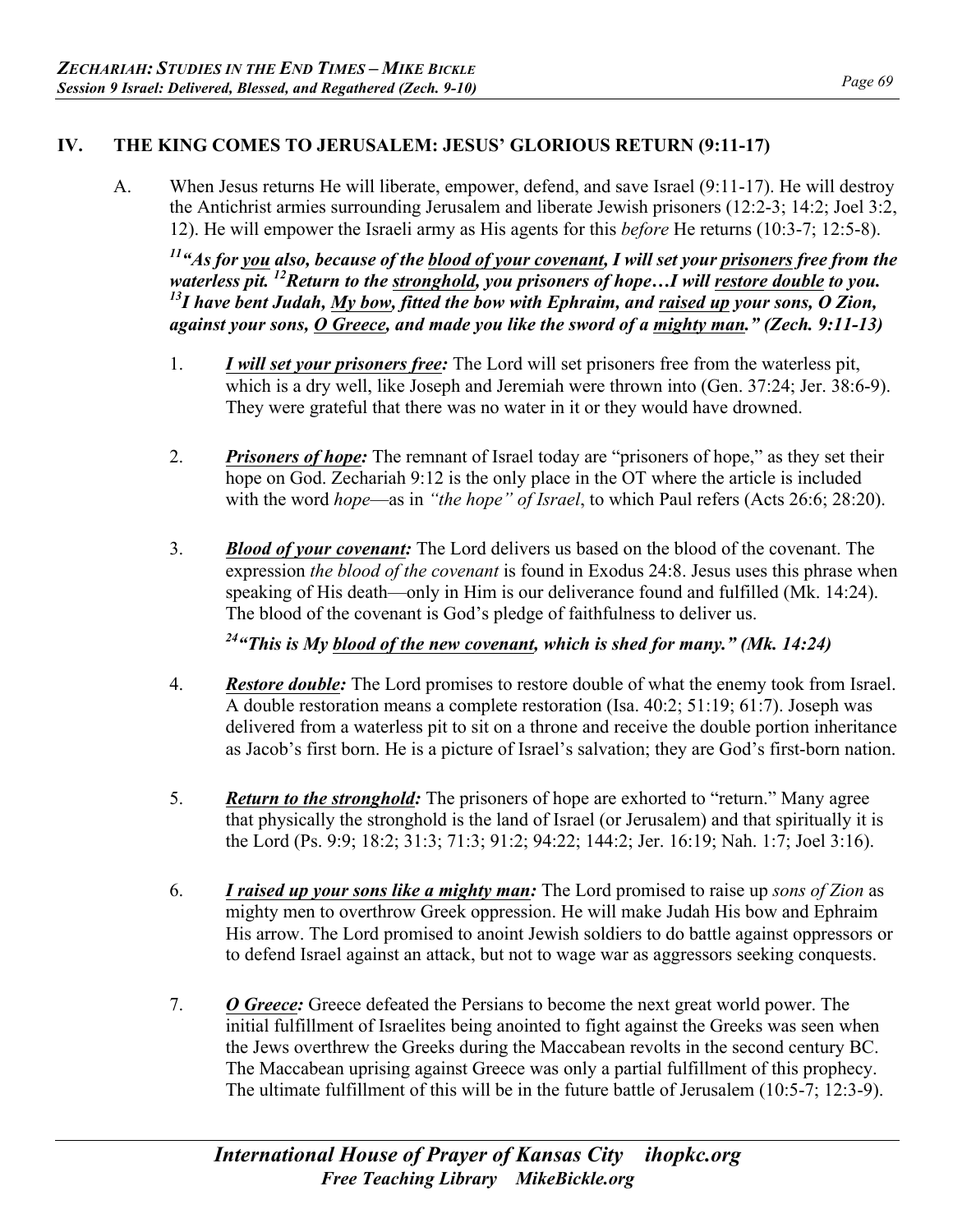#### **V. JESUS WILL PERSONALLY INTERVENE IN THE BATTLE (9:14-17)**

A. The Lord will be "seen" over His people (9:14) and will defend Israel (9:15) when Israel's sons are raised up as mighty men to resist a military attack from the sons of Greece (9:13). This seems to be the same situation as Zechariah 12:3-10, where Israeli soldiers are anointed, like David, to resist the Antichrist's armies, and then "see" the One whom they pierced (12:10).

*13"I raised up your sons, O Zion, against your sons, O Greece, and made you like the sword of a mighty man. 14Then the LORD will be seen over them, and His arrow will go forth like lightning. The Lord GOD will blow the trumpet, and go with whirlwinds from the south. 15The LORD of hosts will defend them; they shall devour and subdue with slingstones." (Zech. 9:13-15)* 

B. *Jesus will be seen:* When Jesus returns, every eye will see Him (Mt. 24:30; 26:64; Rev. 1:7).

*7 He is coming with clouds, and every eye will see Him…all the tribes of the earth will mourn. (Rev. 1:7)* 

*30All the tribes of the earth…will see the Son of Man coming…with power and great glory. (Mt. 24:30)* 

C. *The Lord will blow the trumpet:* When Jesus returns, the trumpet of God will be blown (Mt. 24:31, 1 Thes. 4:16; 1 Cor. 15:52; Rev. 10:7; 11:15; Isa. 27:13; Zech. 9:14)

*16The Lord Himself will descend…with the trumpet of God. The dead in Christ will rise first. (1 Thes. 4:16)* 

*13In that day the great trumpet will be blown; they will come, who are about to perish in the land of Assyria, and they who are outcasts in the land of Egypt, and shall worship the LORD in the holy mount at Jerusalem. (Isa. 27:13)* 

- D. *Whirlwinds from the south:* Jesus will come up from Bozrah in the south as He marches into Jerusalem (Isa. 63:1-6; 34:6-8; 19:20; Mic. 2:12-13; Hab. 3:3-5, 12-13; Zech. 10:11; Ps. 45:3-5; 68:24, 29-33; 110:5-6). The Lord is pictured as "marching" through the wilderness to lead the people to the land of Israel in the days of Moses (Deut. 33:2-5; Judg. 5:4-5; Ps. 68:7-9).
- E. *The Lord shall defend them:* They shall devour and subdue with slingstones, even as David did.
- F. The overthrow of the Gentile powers is followed by the exaltation of God's people (9:16-17). God's people are so valuable to Him, even like precious stones in a king's crown, and we are lifted like a banner in the sky to proclaim our worth to Him. Zechariah proclaims the greatness of the goodness and beauty of God and of His people as a crown of jewels (9:17).

*16The LORD their God will save them in that day…They shall be like the jewels of a crown, lifted like a banner over His land—17For how great is its goodness and how great its beauty! (Zech. 9:16-17)* 

*3 You shall also be a crown of glory…and a royal diadem in the hand of your God. (Isa. 62:3)*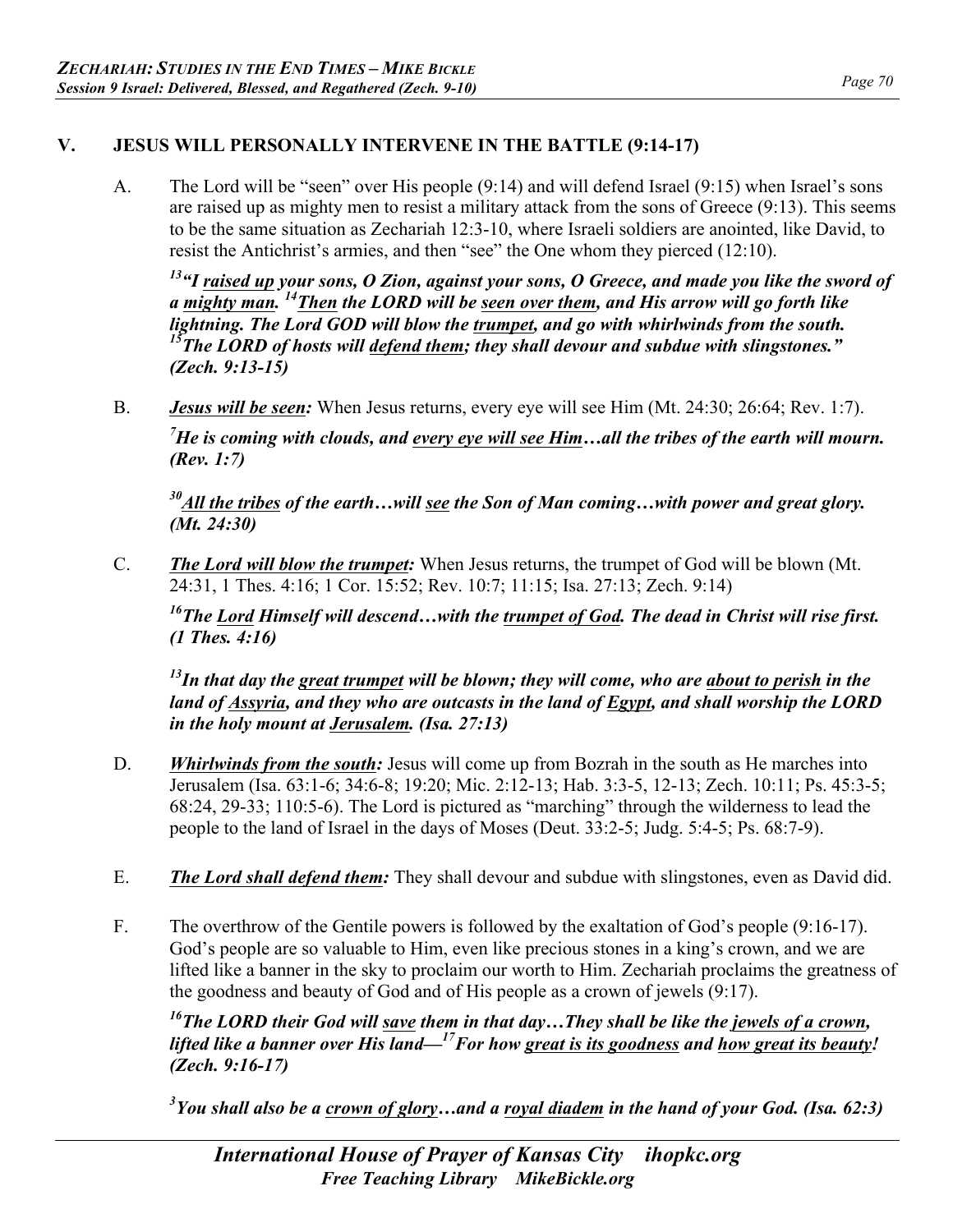#### **VI. ISRAEL IS TO BE BLESSED AND REGATHERED (10:1-12)**

- A. The second part of this oracle is about Israel being blessed (10:1-7) and gathered (10:8-12). Israel will be blessed agriculturally (10:1), spiritually (10:2), governmentally (10:3-4), and militarily (10:5-7). This will be the fruit of Jesus' active leadership over Israel in the end times.
- B. Israel will be blessed agriculturally (10:1). This speaks of literal rain. The rain comes in response to obedience and prayer (Deut. 28:12). He promised to send rain to bless the crops (Deut. 11:13- 14). Many of God's promises are not guarantees, but invitations to partner with Him (Jas. 4:2).

#### <sup>1</sup> Ask the LORD for rain in the time of the latter rain. The LORD will make flashing clouds; *He will give them showers of rain, grass in the field for everyone. (Zech. 10:1)*

- 1. The autumn, or "early," rains usually come in October-November to prepare the soil for sowing. The period of sowing is usually between October and December.
- 2. The spring, or "latter," rain usually comes in March-April to help the harvest. The harvest is usually between March and July. The dry season is usually from May to September
- C. Israel will be blessed spiritually as the Lord confronts and removes idolatry from the nation (10:2).

#### *2 The idols speak delusion; the diviners envision lies, and tell false dreams; they comfort in vain. Therefore the people wend their way like sheep; they are in trouble because there is no shepherd. (Zech. 10:2)*

- 1. *Tell false dreams:* The leaders giving flattering dreams to comfort people—it is vanity.
- 2. *Troubled:* Jesus looked with compassion on the multitudes, seeing them as troubled sheep without a shepherd. It is probable that Jesus was referring to Zechariah 10:2.

*36He was moved with compassion for them, because they were weary and scattered, like sheep having no shepherd. (Mt. 9:36)* 

D. Israel will be blessed governmentally as God removes their bad leadership (10:3). His anger with false shepherds (civil and political leaders, priests, etc.) is an expression of His zeal (1:14; 8:2).

<sup>3</sup> "My <u>anger</u> is kindled against the <u>shepherds</u>, and I will punish the goatherds. The Lord of *hosts will visit His flock…and will make them as His royal horse in the battle." (Zech. 10:3)* 

1. *I will punish the goatherds:* These herdsman or shepherds speak of the spiritual leadership in the nation. The spiritual leaders eventually killed Zechariah.

*35From the blood of righteous Abel to the blood of Zechariah, son of Berechiah, whom you murdered between the temple and the altar. (Mt. 23:20-35)* 

2. *His royal horse in battle:* The Lord will visit them by releasing His power through them so that they function as a royal horse that He will "ride," or use, in the end-time battles. Israel's weak sheep (10:2) will become strong horses (10:3), as seen in Zechariah 12:3-9.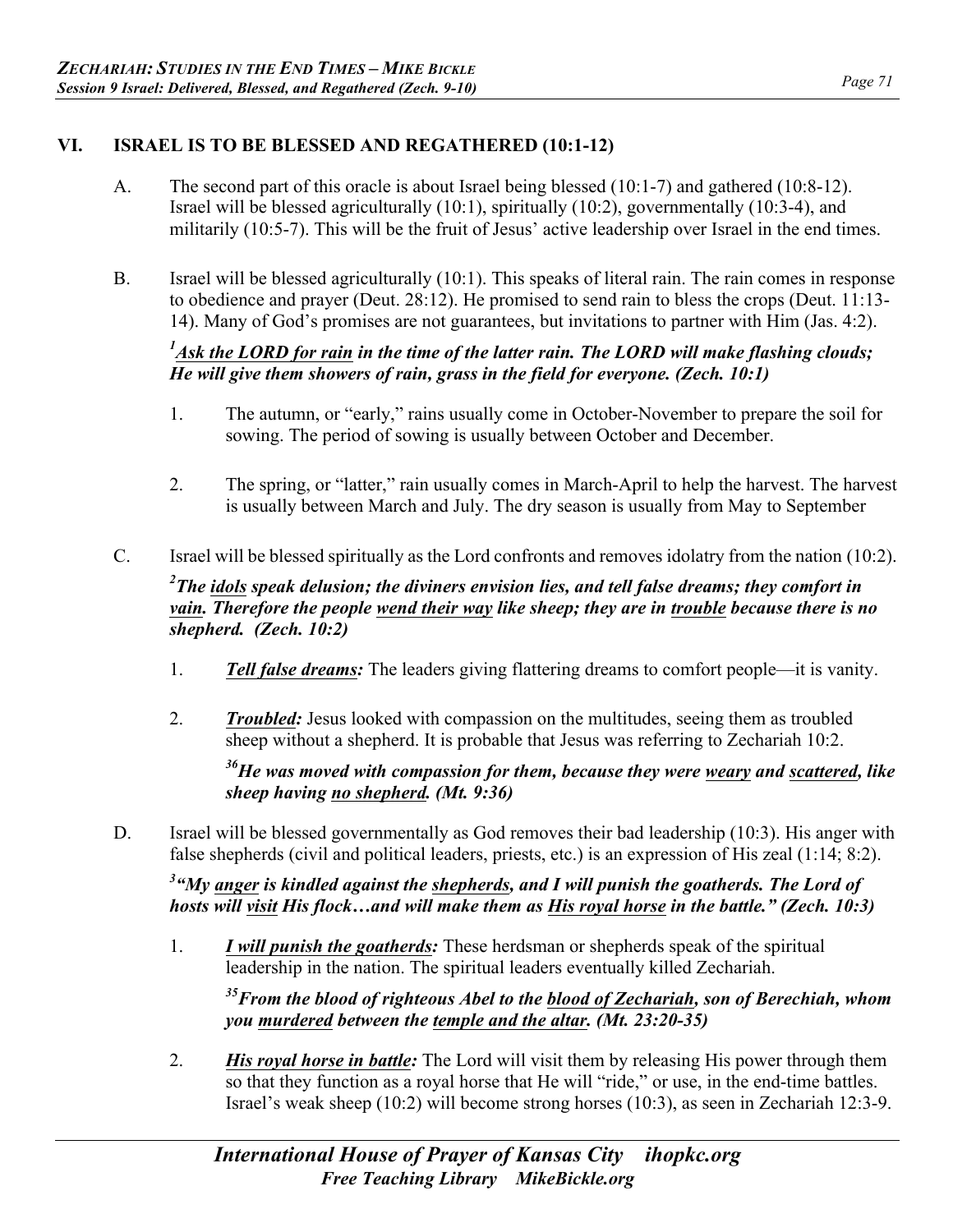E. Israel will be blessed governmentally, with leadership in society (10:4; Isa. 22:22-24; 28:16).

#### *4 From him comes the cornerstone, from him the tent peg, from him the battle bow, from him every ruler together. (Zech. 10:4)*

- 1. From him (the house of Judah; 10:3) the Lord will raise up leaders to use as His "royal horse" (10:3) to provide strong godly leadership for their social infrastructures. A society is built on the quality of its civil, political, financial, military, and spiritual leadership. These four figures together describe strong, reliable, skilled, and trustworthy leadership.
- 2. The "cornerstone" unites two walls at the corner—such a leader brings unity to society. The "tent peg" holds the tent in place, even in the pressures of a storm. The "battle bow" speaks of military leadership in the end times (9:13; 10:5-7; 12:5-8). The "ruler" is a Hebrew word that speaks of a strong, determined leader.
- F. Israel will be blessed militarily (10:5-7) as emphasized elsewhere (9:13; 10:3; 12:5-8). Later, Zechariah develops the theme of the Lord being with the military force as He was with David, by empowering the Israeli army to resist the Antichrist even *before* Jesus returns (12:5-8)

<sup>5</sup> "They shall be like <u>mighty men</u>, who tread down their enemies in the mire of the streets in the *battle. They shall fight because the LORD is with them…6 I will strengthen the house of Judah, and I will save the house of Joseph…<sup>7</sup> Those of Ephraim shall be like a mighty man…their children shall see it and be glad; their heart shall rejoice in the LORD." (Zech. 10:5-7)* 

- 1. Zechariah specifically says that the "house of Judah" in the south of Israel (10:3, 6) and the "house of Joseph" (10:6), which is the same as the "Ephraim" in the north, (10:7) will be empowered and blessed together, thus fully overcoming the historic rivalry (12:7).
- 2. *Their children:* The children will also have a dynamic relationship with Jesus (10:7, 9). They will personally see the Lord as their joy and source of security and strength, instead of only relying on what their parents say and experience in the Lord (Mal. 4:5-6).
- G. Israel will be regathered from the nations in great numbers (10:8-12).

*8 "I will whistle for them and gather them, for I will redeem them; and they shall increase as they once increased. 9 I will sow them among the peoples, and they shall remember Me in far countries; they shall live, together with their children, and they shall return." (Zech. 10:8-9)* 

1. *I will whistle:* This describes the Lord arresting Israel's attention in a way that causes them to respond swiftly to Him, even from the far countries of the earth (Isa. 5:26).

*26He will lift up a banner to the nations from afar, and will whistle to them from the end of the earth; surely they shall come with speed, swiftly. (Isa. 5:26)* 

2. *I will sow:* He will sow Israel into the earth to reap a harvest (Jer. 31:27; Hos. 2:23). *23Then I will sow her for Myself in the earth, and I will have mercy on her. (Hos. 2:23)*